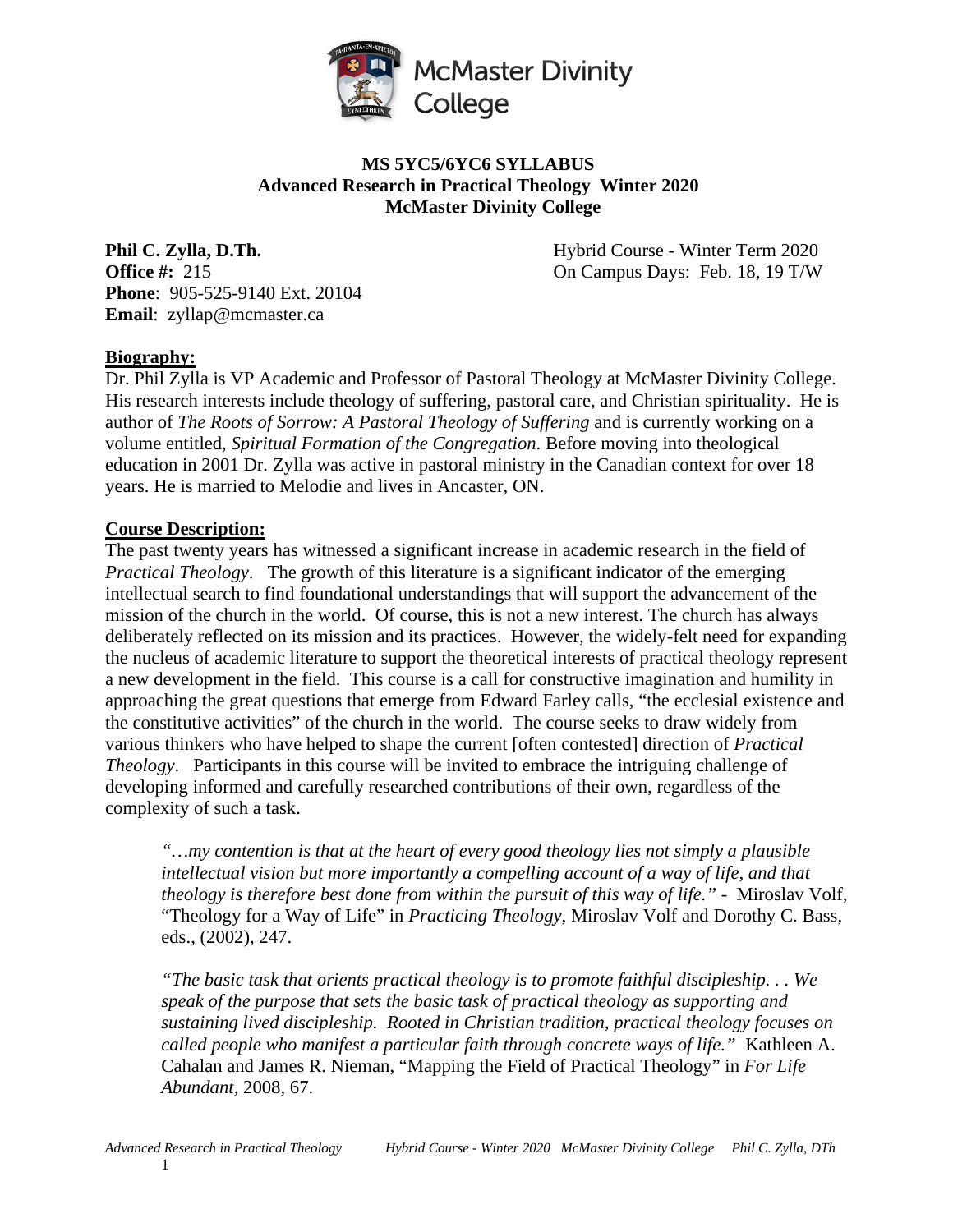*"Practical theology is critical, theological reflection on the practices of the Church as they interact with the practices of the world, with a view to ensuring and enabling faithful participation in God's redemptive practices in, to and for the world." –* John Swinton and Harriet Mowat*, Practical Theology and Qualitative Research,* 2006, 6.

#### **Course Objectives:**

#### **Knowing**

- 1. To identify and engage with key theorists in the field of practical theology.
- 2. To interpret current literature that supports academic research in the field of practical theology.
- 3. To understand the framework for practice-led research.

## **Being**

- 1. To discern the personal trajectory of one's own life and ongoing contribution to research concerning the mission of the church in the world.
- 2. To deepen one's concern for the intellectual life of the church.

## **Doing**

- 1. To evaluate some of the foundational literature in the field of practical theology in order to develop working assumptions regarding practice-led research in this field of study.
- 2. To locate oneself in the field of practical theology and to determine possible paths for ongoing research.
- 3. To join a relevant academic society related to one's chosen area of focus in practical theology.

## **Required Course Textbooks**:

- Bass, Dorothy C. and Craig Dykstra, eds., *For Life Abundant: Practical Theology, Theological Education, and Christian Ministry.* Grand Rapids, MI: William B. Eerdmans, 2008.
- Miller-McLemore, Bonnie J., ed., *The Wiley Blackwell Companion to Practical Theology*. Oxford: Wiley Blackwell, 2014.
- Mudge, Lewis S. and Poling, James N., eds. *Formation and Reflection: The Promise of Practical Theology*. Philadelphia: Fortress Press, 1987.
- Osmer, Richard R. *Practical Theology: An Introduction*. Grand Rapids, MI: Eerdmans Publishing, 2008.
- Swinton, John and Harriet Mowat. *Practical Theology and Qualitative Research*. London: SCM Press,  $2<sup>nd</sup>$  edition, 2011.
- Veling, Terry A. *Practical Theology: 'On Earth as It is in Heaven'*. New York: Maryknoll Press, 2005.

#### Ward, Pete.

*Introducing Practical Theology: Mission, Ministry and the Life of the Church*. Grand Rapids, MI: Baker Book House, 2017.

*Advanced Research in Practical Theology Hybrid Course - Winter 2020 McMaster Divinity College Phil C. Zylla, DTh*  2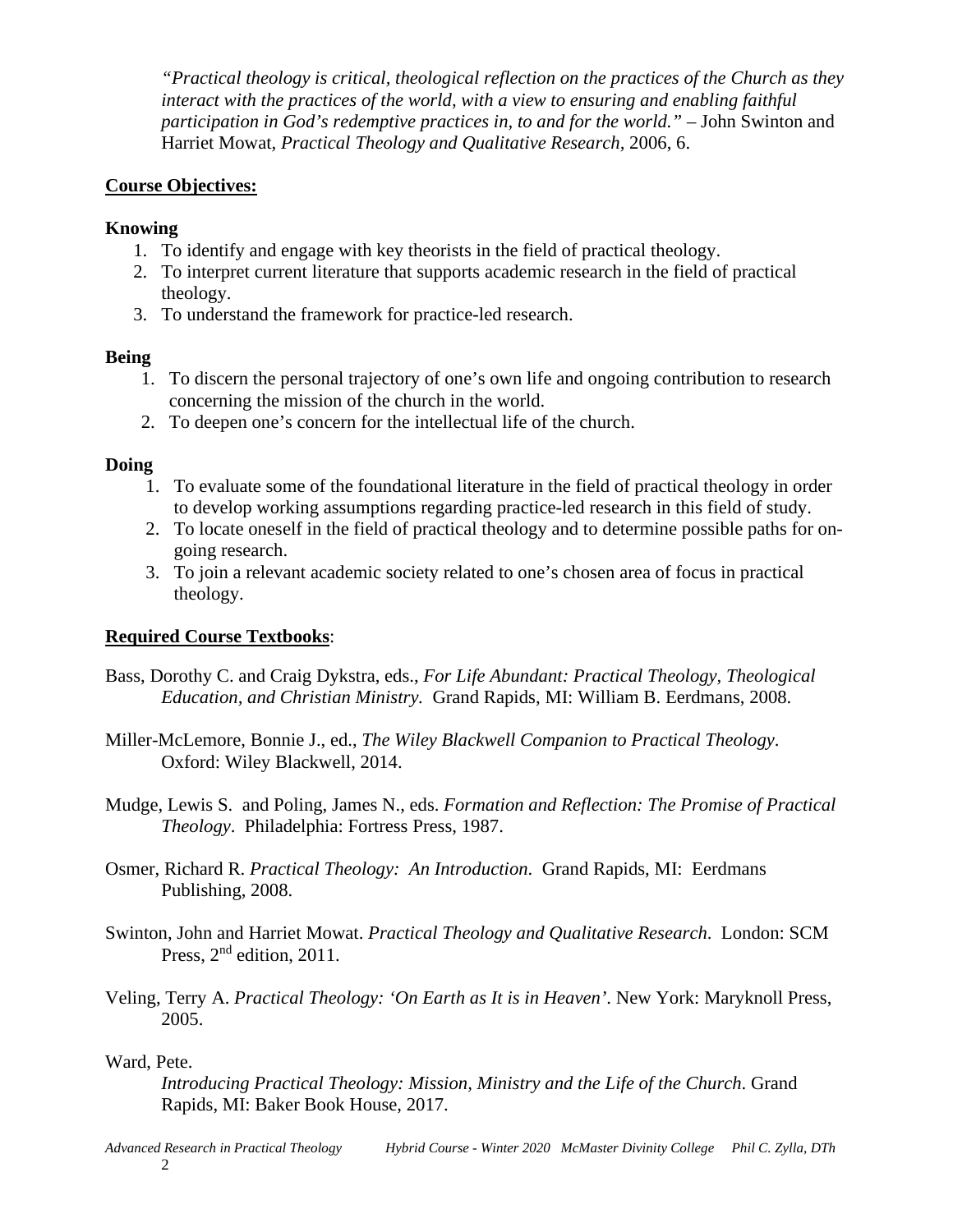#### **Course Design**:

This is a hybrid course that combines face-to-face class time with online educational experiences. While there is no specific grade for 'course participation' it is assumed that participants will keep pace with the core readings, the assigned online Primer Lectures, and the required discussion threads. There are times when participants will work quite independently, and other times that we will work as a group collaboratively. I will try to signal the sign posts along the way. Go to the course at Avenue to Learn:

[https://cap.mcmaster.ca/mcauth/login.jsp?app\\_id=1389&app\\_name=Avenue](https://cap.mcmaster.ca/mcauth/login.jsp?app_id=1389&app_name=Avenue)

#### **COURSE OUTLINE**

**Course Introduction: Welcome Video Dr. Phil C. Zylla** 

#### **Module 1, Week of January 6th Theme: On Becoming a Practical Theologian**

Review: online primer lecture

Read: James D. Whitehead, "The Practical Play of Theology" in *Formation and Reflection: The Promise of Practical Theology*, Lewis S. Mudge and James N. Poling, eds., 36-54.

Thomas H. Groome, "Theology on our Feet: A Revisionist Pedagogy for Healing the Gap Between Academia and Ecclesia" in *Formation and Reflection: The Promise of Practical Theology*, Lewis S. Mudge and James N. Poling, eds., 55-78.

**Synchronous WebEx Introductions Wednesday, January 8th 2:00 p.m. EST** Join the WebEx discussion and give us a brief introduction to who you are and what it means for you to become a practical theologian. What evidence is emerging as you reflect on this challenge?

#### **Module 2, Week of January 13th Theme: The Nature of Practical Theology**

Read: John Swinton and Harriet Mowat, *Practical Theology and Qualitative Research*, 2nd edition, 2016, Part I, Theoretical Foundations, 3-94.

Kathleen A. Cahalan and James R. Nieman, "Mapping the Field of Practical Theology" in *For Life Abundant*, Dorothy C. Bass and Craig Dykstra, eds., 62-85.

Bonnie J. Miller-McLemore, "Five Misunderstandings about Practical Theology." *International Journal of Practical Theology, Vol. 16, No. 1,* 2012, 5-26.

Edward Farley, "Interpreting Situations", in *Formation and Reflection*, Lewis S. Mudge and James N. Poling, eds., 1-26.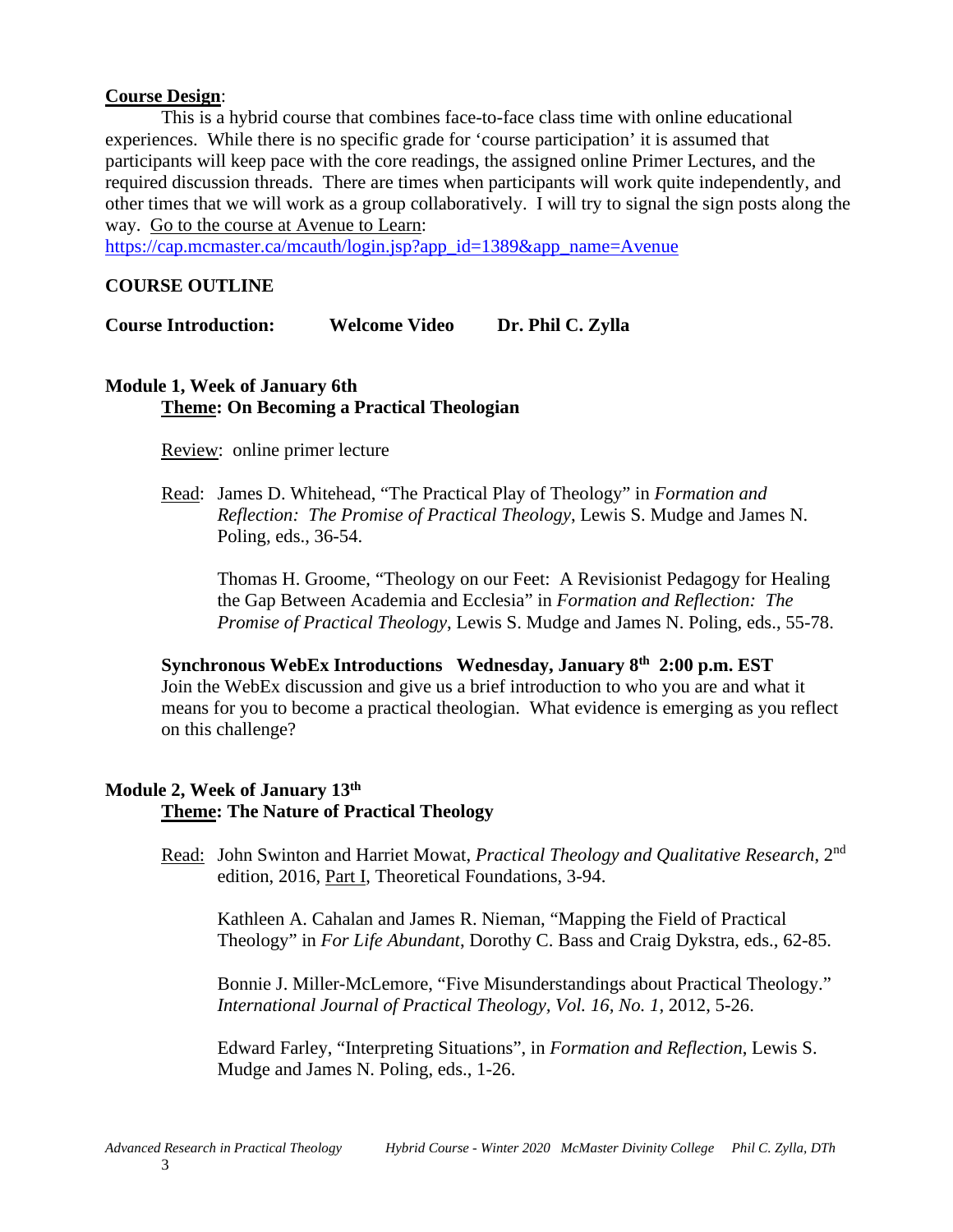*"Theology should not be subdivided into independent fields of study to the extent that it becomes no more than the aggregate of all these sub-disciplines. A field of study is not a section of theology; it is a particular perspective on theology [that is] an indivisible whole."* LM Heyns and HJC Pieterse, *A Primer in Practical Theology*, 5.

#### **Online Threaded Discussion** –

Using Microsoft Word post to the course at Avenue to Learn a one-page summary of insights gained with respect to the field of practical theology. How is your understanding being shaped? What clarifications have you made? What definitions of practical theology are you encountering in your reading? What is the confluence and dissonance that you are noticing? What is your own emerging definition of the field of practical theology? What new questions are being provoked?

# **Module 3, Week of January 20th Envisioning Practical Theology**

Review**:** online course Primer Lecture

Dorothy C. Bass and Craig Dykstra, eds. *For Life Abundant: Practical Theology, Theological Education, and Christian Ministry,* 

- *a. Part I,* "Envisioning Practical Theology", 2008, 1-61; and
- *b.* ONE chapter of *Part II* either Chapter 4, 5, 6, or 7. \*\*Choose the practice that is most aligned with your own research practice interest: ministry integration (Chapter 4), worship (Chapter 5), ritual/liturgy (Chapter 6) or pedagogy  $(Chapter 7)$ <sup>\*\*</sup>.

## **Module 4, Week of January 27th Method in Practical Theology**

#### **Read:**

*The Wiley Blackwell Companion to Practical Theology*, Bonnie J. Miller-McLemore, ed., *Part II*, "Method: Studying Theology in Practice", 89-266.

*n.b. In this part of module 1 you will become familiar with a wide range of methods that can be employed in practical theological research. Read for general familiarity the whole section, but focus on a primary method chapter that you have been assigned. Follow the assignment instructions and* prepare a three page executive summary *for your colleagues for posting to the course for all participants to read. Post using course drop box. Post by: January 31st, 2020 @ 4:00 p.m. EST.* 

# **Module 5, Week of February 3rd The Bible and Practical Theology**

#### **Review:** course Primer Lecture

**Read:** Pete Ward, *Introducing Practical Theology*, Chapter 3 "The Gospel and Practical Theology", 39-54.

Read: Bonnie J. Miller-McLemore, ed., *The Wiley Blackwell Companion for Practical Theology*. 2014, 1-88.

*<sup>\*\*\*</sup>each course participant will choose one of these essays (methods) to reflect on and to summarize in a 3 page document.\*\*\**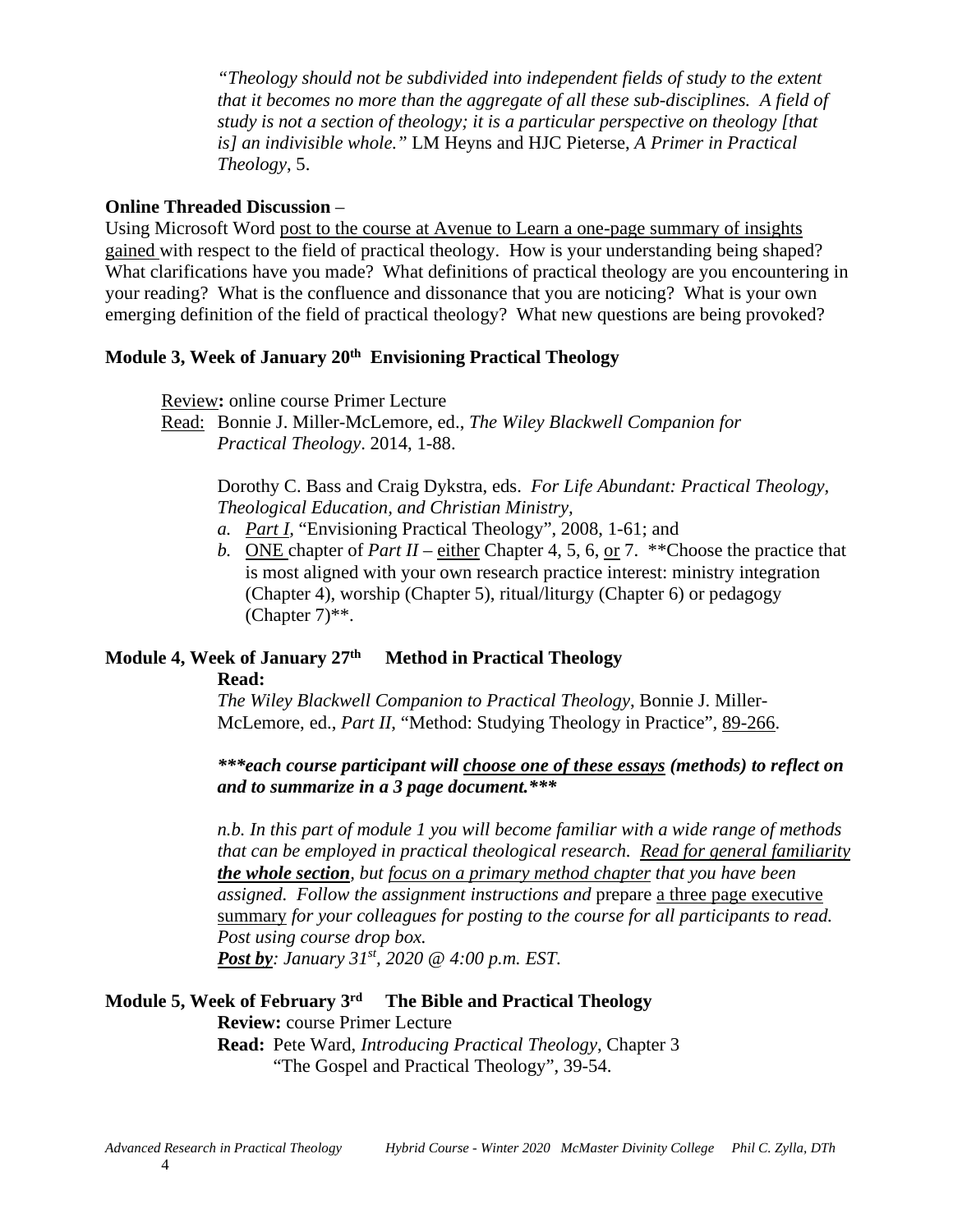#### **Week of February 10th Introducing Practice-Led Research Read: from course Dropbox – Practice-led Research articles Contribute to Online threaded discussion – "What is practice-led research?"**

McNamara, Andrew, "Six Rules for Practice-led Research." *Journal of Writing and Writing Courses 14 (Special Issue): 1-15 online*: <http://www.textjournal.com.au/speciss/issue14/McNamara.pdf>

Carole Gray "From the Ground Up: Encountering Theory in the Process of Practiceled Doctoral Research," *In Theory? Encounters with Theory in Practice-based PhD Research in Art and Design*, AHRC Postgraduate Conference, De Montfort University and Loughborough Universities, UK, 26 June 2007. online: <http://carolegray.net/Papers%20PDFs/ngnm.pdf>

Linda Candy, "Practice Based Research: A Guide." CCS Report (Sydney: Creativity and Cognition Studios, University of Technology, November 2006). <http://www.creativityandcognition.com/resources/PBR%20Guide-1.1-2006.pdf>

Carole Gray, "Inquiry Through Practice: Developing Appropriate Research Strategies", 1996, in P. Korvenmaa (ed.) *No Guru, No Method? Conference Proceedings*, Research Institute, University of Art and Design. Online: [http://carolegray.net/Papers PDFs/ngnm.pdf](http://carolegray.net/Papers%20PDFs/ngnm.pdf)

Lelia R. Green, "Creative Writing as Practice-led Research", 2006. *Australian Journal of Communication, 33 No. 2/3*, 174-188.

Michael A. R. Biggs and Daniela Buchler, "Rigor and Practice-based Research", 2007. *Design Issues, 23, No. 3*, 2007, 62-69.

Stephen Kemmis, "Action Research as a Practice-based Practice", 2009. *Educational Action Research, 17, No. 3*, 2009, 463-474.

# **Face to Face Course Time February 18 Tuesday 8:30 – 5:00 p.m. February 19 Wednesday 8:30 – 1:00 p.m.**

- **Part I Embracing the Vocation of a Practical Theologian**
- **Part II Introducing Practice-led Research**
- **Part III Conducting Research in Practical Theology**
- **Part IV Shaping the Commitments of Practical Theology**
- **Part V Practical Theology as Theology**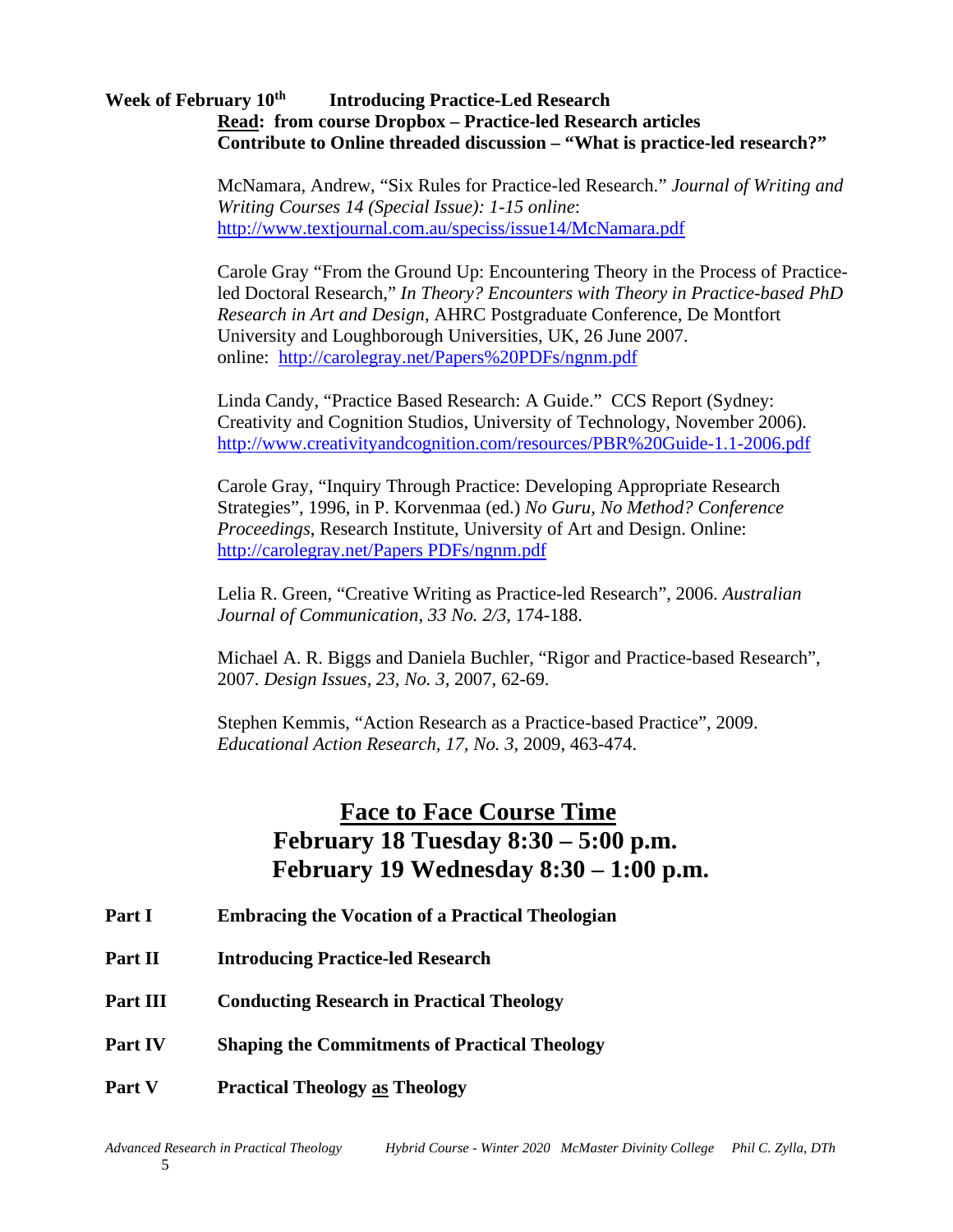#### **Module # 6 Week of February 24th**

**Book Study:** Richard Osmer, *Practical Theology: An Introduction*, 2008, 1-218.

*"Practical theological interpretation involves four key tasks: the descriptiveempirical,the interpretive, the normative, and the pragmatic. It is helpful to conceptualize these four tasks with the image of a hermeneutical circle, which portrays interpretation as composed of distinct but interrelated moments . . . the four tasks of practical theological interpretation interpenetrate."* -Osmer, *Practical Theology: An Introduction*, 11.

**Online Threaded Discussion - Group 1**

#### **Module # 7 Week of March 2**

**Book Study:** Terry A. Veling, *Practical Theology: 'On Earth as It is in Heaven', 2005,* 3-244*. "All this to say that we live in the world as interpreters of the word, that we are always interpreting ourselves and the world around us, that to be human is to be an interpreter of life in all its rich distinctions and variations. The art of interpretation is a fundamental condition of human existence."-*Veling, *Practical Theology*, 23.

**Online Threaded Discussion - Group 2**

#### **Module # 8 Week of March 9th**

**Book Study:** Pete Ward, *Introducing Practical Theology: Mission, Ministry and the Life of the Church*, 2017, 1-188.

> *"Practical theology has a purpose and a reason; it is meant to produce something. It is mistaken to see the main product or result of practical theology as primarily an academic paper, a thesis, or even a book. Practical theology is not just a class taken as training for ministry; it is about changed lives. So the purpose and eventual product of practical theology should be the transformation of individuals and communities."* Ward, *Practical Theology*, 167. **Online Threaded Discussion - Group 3**

- **Module # 9 Week of March 23th Practice-Led Research Projects Group Presentations – WebEx Wednesday March 25 2:00-5:00 p.m. EST (n.b.Group times will be established in the face to face time of the course.)**
- **Module # 10 Week of March 30th Servant Scholarship for the Church Primer Lecture online Online Threaded Discussion**

#### **Module # 11 Week of April 6th sign up for WebEx Personal Interviews**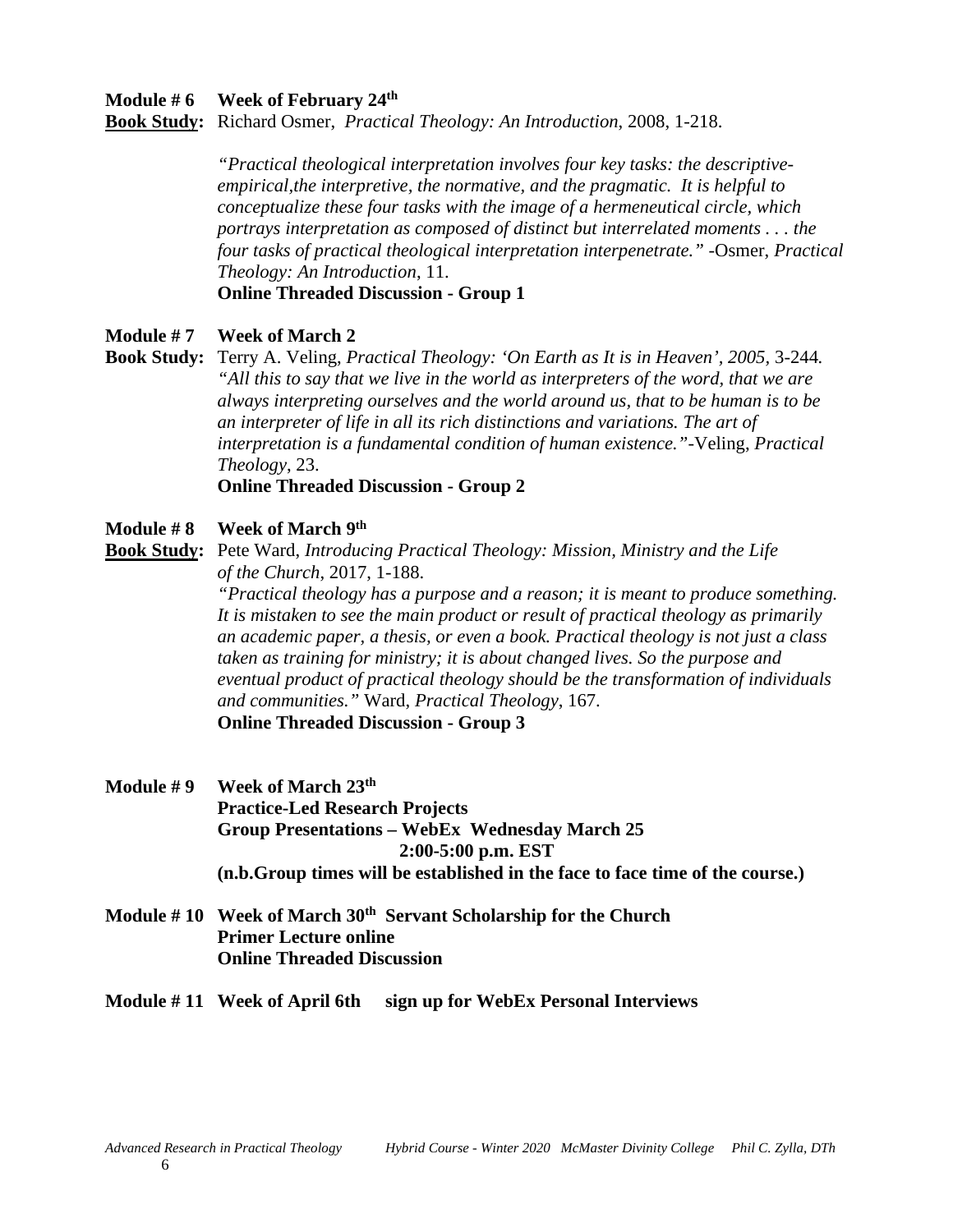## **COURSE REQUIREMENTS:**

#### **1. Method in Practical Theology** – **10 marks**

You will be assigned one method chapter from *The Wiley Blackwell Companion to Practical Theology – Part II* (89-255). Write a three-page summary of this method and its implications for practice-led research projects. Post this for group interaction.

#### **Due: January 31 @ 4 p.m. EST**

## **2. Locating Yourself in the Field of Practical Theology 20 marks**

One of the key goals of this course is to sift through the general field of practical theology in order to locate yourself as a practical theologian. It is essential that you come to terms with your own vocational history, your sense of personal mission and identity, and discover the approach that will sustain you as you enter into the field as a professional practical theologian. This should be written in a *12-15 page essay* which includes the following elements:

a. autobiography – Describe your vocational, intellectual, ecclesial and spiritual history.

- b. Give an account of your intellectual and spiritual mentors.
- c. Describe your current understanding of practical theology and practice-led research.
- d. Summarize your educational path [including your current program].

e. Describe your current relationships and plans in respect to ecclesiastical bodies and academic societies.

f. What are your five year goals in the field of practical theology (looking ahead)?

g. Outline concrete plans that you are making to establish your voice as a practical theologian.

h. Include significant interaction with the readings of the course, especially the methodological choices that you are forming as a practical theologian.

## **Due: February 14 @ 4 p.m. EST**

## **3. Critical Book Study 15 marks**

**Sign-up** in face-to-face class time to write an 8 page critical review of one of the core textbooks. Post your paper to the group discussion and be prepared to engage in critical dialogue. What are the critical arguments of the book? What is the proposed approach to practical theology? How can the book be used to support research in practical theology? Practice-led research doctoral study? What are the differences in this approach from others we have reviewed in the course?

Richard Osmer, *Practical Theology: An Introduction*, 2008.

or

Terry Veling, *Practical Theology: 'On Earth as It is in Heaven', 2005.*

or

Pete Ward, *Introducing Practical Theology: Mission, Ministry and the Life of the Church*, 2017.

## Each summary should include:

a. a description of the primary contribution of the book/chapters to the theoretical lense of practical theology

b. a brief summary of the primary insights gained from reading the book/articles and their wider import

c. a brief statement about how this supports your own work in practice-led research.

## **Due: February 24, March 2 or March 9**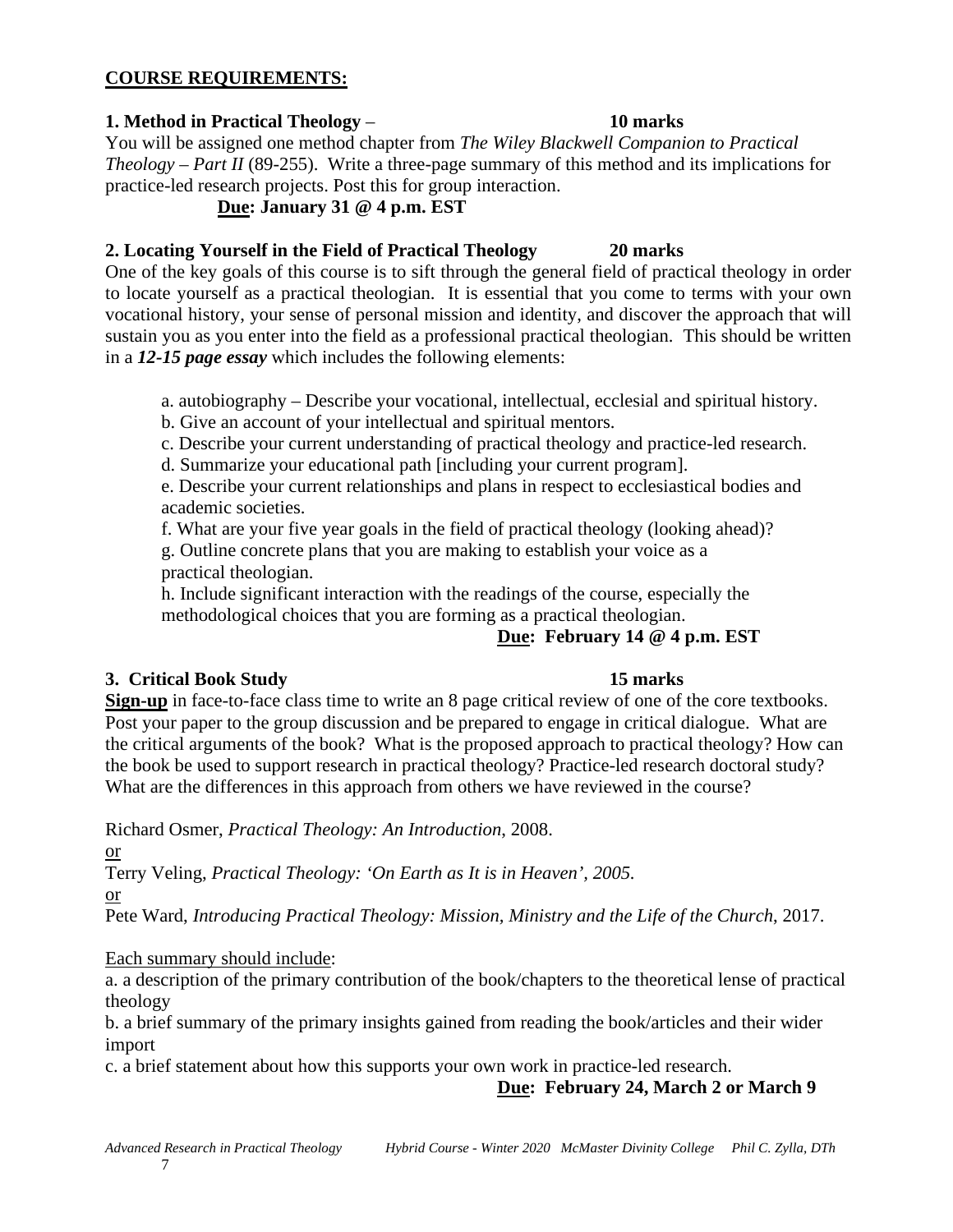# **3. Presentation of Individual Creative Proposal for Professional Practice 25 marks**

Each course participant will create a proposal related to professional practice in his or her chosen focus area in the Doctor of Practical Theology program. The proposal should be creative and draw from the experience that the participant has in the practice. The proposals will be first presented in outline form in class for review and feedback from peers. A sign-up list will guide the presentation date on WebEx.

#### **Due: Monday, March 23rd**

Submit a presentation to the course website for your colleagues to respond to in the WebEx conversation scheduled for that week. For your presentation, you can use the screen to present a powerpoint or other presentation. Please submit the powerpoint presentation as part of the exercise for grading. Each presenter will have approx.7 min. to introduce their topic and 10 min. for discussion at the WebEx meeting.

#### **4. Essay in Practical Theology 4000 words 30 marks**

Write an academic essay (4000 words) that critically engages both theory and practice in your area of focus. Draw deeply from course material and locate your essay in the larger discussion of the field of practical theology. Describe the theoretical lenses that supports your primary research and offer detailed consideration of the methods employed. The essay should reflect:

- a. A carefully selected meta-practice that is relevant to the participant's own vocation experience and research direction.
- b. A thoughtful articulation of problems and issues related to research in this area of practical theology and potential solutions.
- c. Skill in selecting and appropriating methods that will yield productive research in this area.
- d. Location of this topic within the wider field of practical theology.
- e. Demonstration of capacity to contribute to practice-led research on the chosen topic.

#### **Due Date: April 3rd**

**Late Papers: Late assignments will be docked 1% each late day. (Extensions will only be granted in exceptional circumstances such as extended illness, etc.)**

## **Spacing: All assignments are to be double-spaced.**

## **Assignment Submission: All assignments are due by the end of the required day (4 p.m. EST).**

**Contacting the Professor**: Dr. Phil C. Zylla **Mailing Address:** McMaster Divinity College McMaster University 1280 Main St. W., Hamilton, ON L8S 4K1 **Work Phone**: (905) 525-9140 Ext. 20104 **Fax:** (905) 577-4782 **E-mail**: [zyllap@mcmaster.ca](mailto:phil.zylla@twu.ca) **Consultation with Professor:** by appointment - contact me directly by email [zyllap@mcmaster.ca](mailto:zyllap@mcmaster.ca)

## **College Style for Submission of Written Work:**